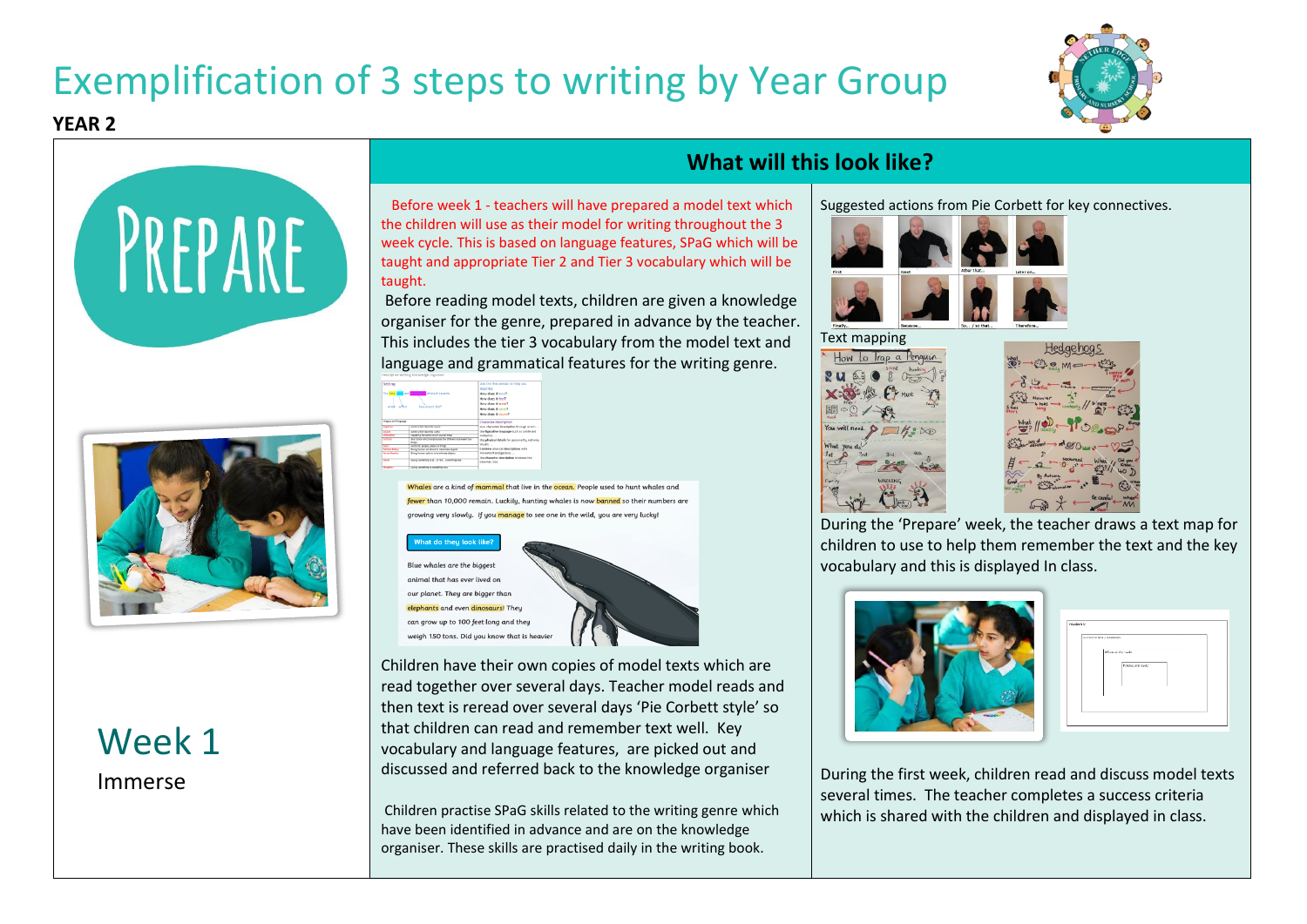# PRACTISE



Week 2

Draft Share Evaluate and feedback Practise



During this week, children start each lesson with a Must Do based on previous weeks taught SPaG skills and also language taught language features of text type.

|                              | Just      |                     |
|------------------------------|-----------|---------------------|
| Word class                   | Name them | Apply in a sentence |
| subordinating<br>conjunction |           |                     |
| coordinating<br>conjunction  |           |                     |

Teacher will then model using graphic organiser how to plan for writing. Children then plan their own writing using the graphic organiser



#### **What will this look like?**

After plan is complete, on days 2, 3, 4 teacher model a section on board including a specific SPaG focus. Children then practise the section in their writing books.

Whole class exposure followed by tightly focused group as required

|  |                             | comments player.<br>El voir clear the 13 comme heroire. |  |
|--|-----------------------------|---------------------------------------------------------|--|
|  | went in specify him office. |                                                         |  |
|  |                             | simily little house because                             |  |

On Friday of the 'Practise' week children write the first draft of their version of the text using the graphic organiser for the text type. They use: success criteria, planner (in front of them)

|                                                                                                                                                                                                                                                                                                                                                                                                                                    |  | the most has been |
|------------------------------------------------------------------------------------------------------------------------------------------------------------------------------------------------------------------------------------------------------------------------------------------------------------------------------------------------------------------------------------------------------------------------------------|--|-------------------|
| hoppy Next - exper                                                                                                                                                                                                                                                                                                                                                                                                                 |  |                   |
| live summit Apres that is                                                                                                                                                                                                                                                                                                                                                                                                          |  |                   |
| on the said the de-                                                                                                                                                                                                                                                                                                                                                                                                                |  |                   |
| $\begin{array}{lllllllllll} \multicolumn{3}{l}{{\bf 1}} & \multicolumn{3}{l}{{\bf 1}} & \multicolumn{3}{l}{{\bf 1}} & \multicolumn{3}{l}{{\bf 1}} & \multicolumn{3}{l}{{\bf 1}} & \multicolumn{3}{l}{{\bf 1}} & \multicolumn{3}{l}{{\bf 1}} & \multicolumn{3}{l}{{\bf 1}} & \multicolumn{3}{l}{{\bf 1}} & \multicolumn{3}{l}{{\bf 1}} & \multicolumn{3}{l}{{\bf 1}} & \multicolumn{3}{l}{{\bf 1}} & \multicolumn{3}{l}{{\bf 1}} &$ |  |                   |
|                                                                                                                                                                                                                                                                                                                                                                                                                                    |  |                   |
| y de man son any                                                                                                                                                                                                                                                                                                                                                                                                                   |  |                   |
|                                                                                                                                                                                                                                                                                                                                                                                                                                    |  |                   |
|                                                                                                                                                                                                                                                                                                                                                                                                                                    |  |                   |
|                                                                                                                                                                                                                                                                                                                                                                                                                                    |  |                   |
|                                                                                                                                                                                                                                                                                                                                                                                                                                    |  |                   |
|                                                                                                                                                                                                                                                                                                                                                                                                                                    |  |                   |
|                                                                                                                                                                                                                                                                                                                                                                                                                                    |  |                   |
|                                                                                                                                                                                                                                                                                                                                                                                                                                    |  |                   |
|                                                                                                                                                                                                                                                                                                                                                                                                                                    |  |                   |
|                                                                                                                                                                                                                                                                                                                                                                                                                                    |  |                   |
| pri ser sa pri prima                                                                                                                                                                                                                                                                                                                                                                                                               |  |                   |
|                                                                                                                                                                                                                                                                                                                                                                                                                                    |  |                   |